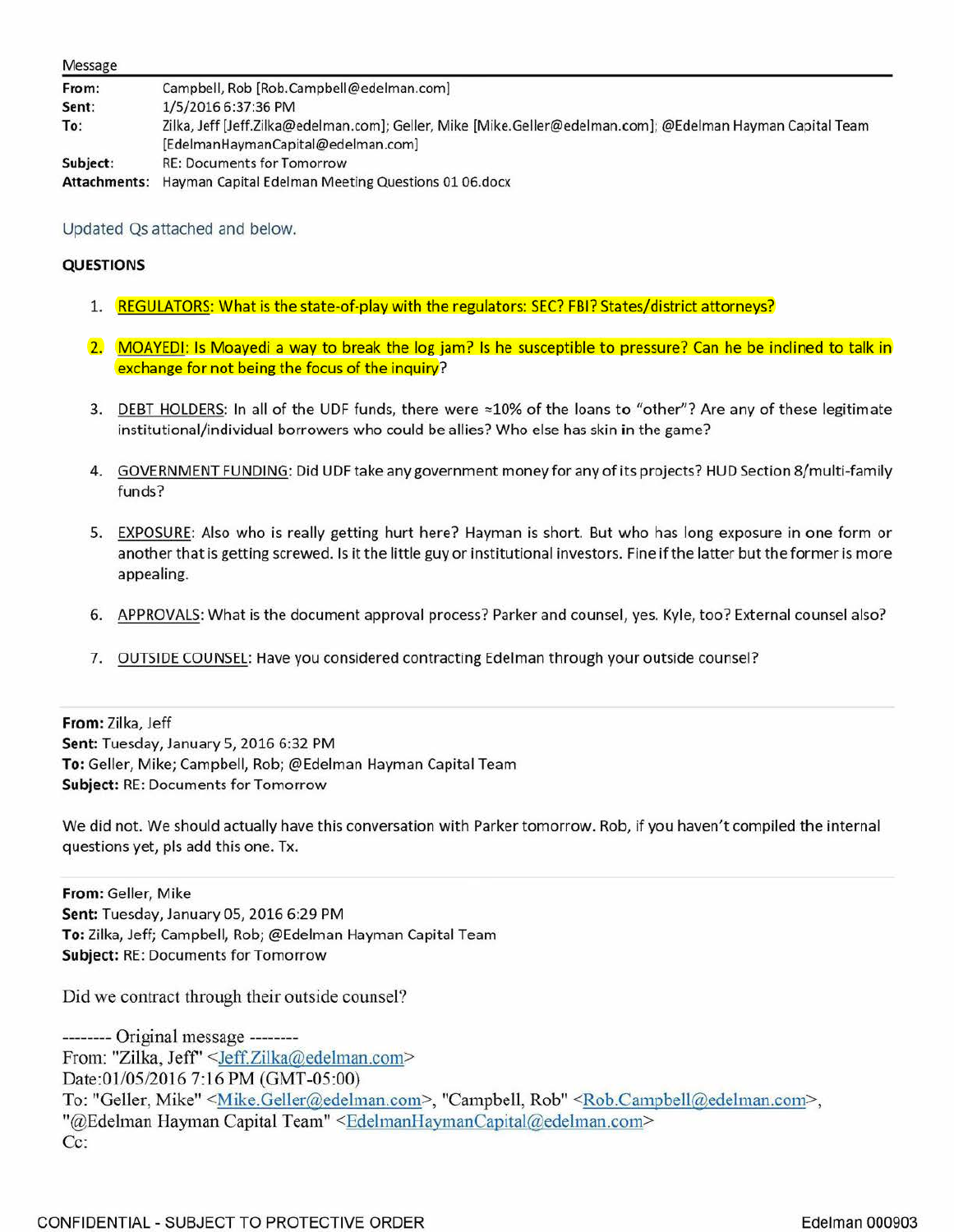## Subject: RE: Documents for Tomorrow

Another question: What is the document approval process? Parker and counsel, yes. Kyle, too? External counsel also?

**From:** Geller, Mike **Sent:** Tuesday, January OS, 2016 S:S6 PM **To:** Zilka, Jeff; Campbell, Rob; @Edelman Hayman Capital Team **Subject:** RE: Documents for Tomorrow

Also who is really getting hurt here? Hayman is short. But who has long exposure in one form or another that is getting screwed. Is it the little guy or institutional investors. Fine if the latter but the former is more appealing.

-------- Original message -------- From: "Zilka, Jeff' <Jeff.Zilka@edelman.com> Date:01/05/2016 6:51 PM (GMT-05:00) To: "Campbell, Rob" <Rob.Campbell@edelman.com>, "@Edelman Hayman Capital Team" <EdelmanHayrnanCapital@edelman.com> Cc: Subject: RE: Documents for Tomorrow

Questions:

What is the state-of-play with the regulators: SEC? FBI? States/district attorneys?

Is Moayedi a way to break the log jam? Is he susceptible to pressure? Can he be inclined to talk in exchange for not being the focus of the inquiry?

In all of the UDF funds, there were  $\approx$ 10% of the loans to "other"? Are any of these legitimate institutional/individual borrowers who could be allies? Who else has skin in the game?

Did UDF take any government money for any of its projects? HUD Section 8/multi-family funds?

**From:** Campbell, Rob **Sent:** Tuesday, January OS, 2016 S:06 PM **To:** @Edelman Hayman Capital Team **Subject:** Documents for Tomorrow

Hello all,

Just wanted to follow up on any documents and/or questions you would like me to print or compile for tomorrow. So far I only have the microsite document and the contact sheet.

@Justin- You are now are part of this email distribution list.

Many thanks, Rob